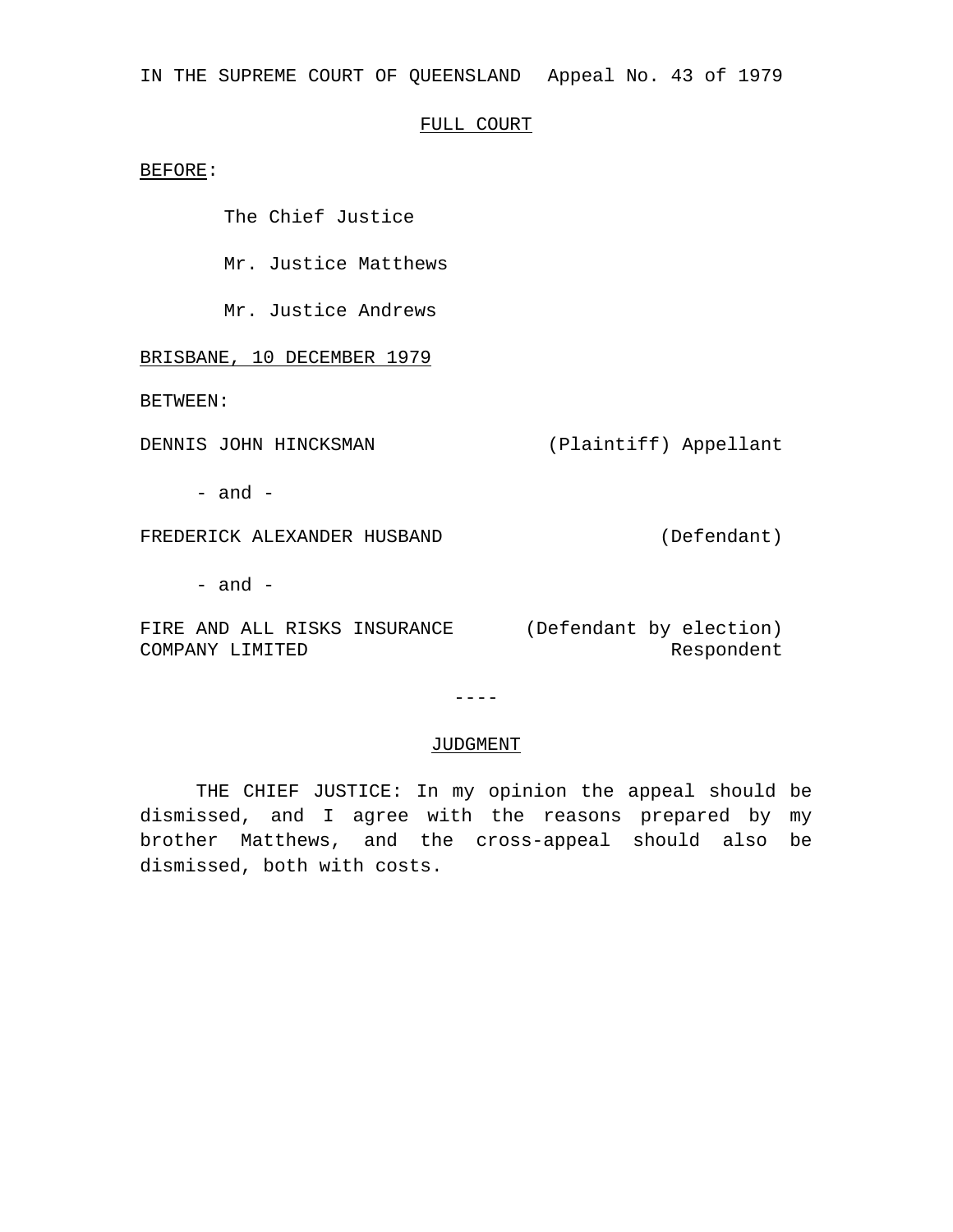MR. JUSTICE MATTHEWS: I publish my reasons.

THE CHIEF JUSTICE: I am authorised by my brother Andrews to say that he agrees with the reasons and the orders proposed by my brother Matthews. The order of the Court is that the appeal and the cross-appeal are dismissed with costs.

In relation to the appeal the \$200 in Court will be paid out to the solicitors for the respondent. In relation to the cross-appeal the \$200 security will be paid out to the solicitors for the appellant.

 $---$ 

\_\_\_\_\_\_\_\_\_\_\_\_\_\_\_\_\_\_\_\_\_

\_\_\_\_\_\_\_\_\_\_\_\_\_\_\_\_\_\_\_\_\_

IN THE SUPREME COURT OF QUEENSLAND Appeal No. 43 of 1979

BETWEEN:

DENNIS JOHN HINCKSMAN (Plaintiff) Appellant

AND:

FREDERICK ALEXANDER HUSBAND (Defendant)

AND:

FIRE AND ALL RISKS INSURANCE (Defendant By Election) COMPANY LIMITED

Respondent

Wanstall C.J.

Matthews J.

Andrews J.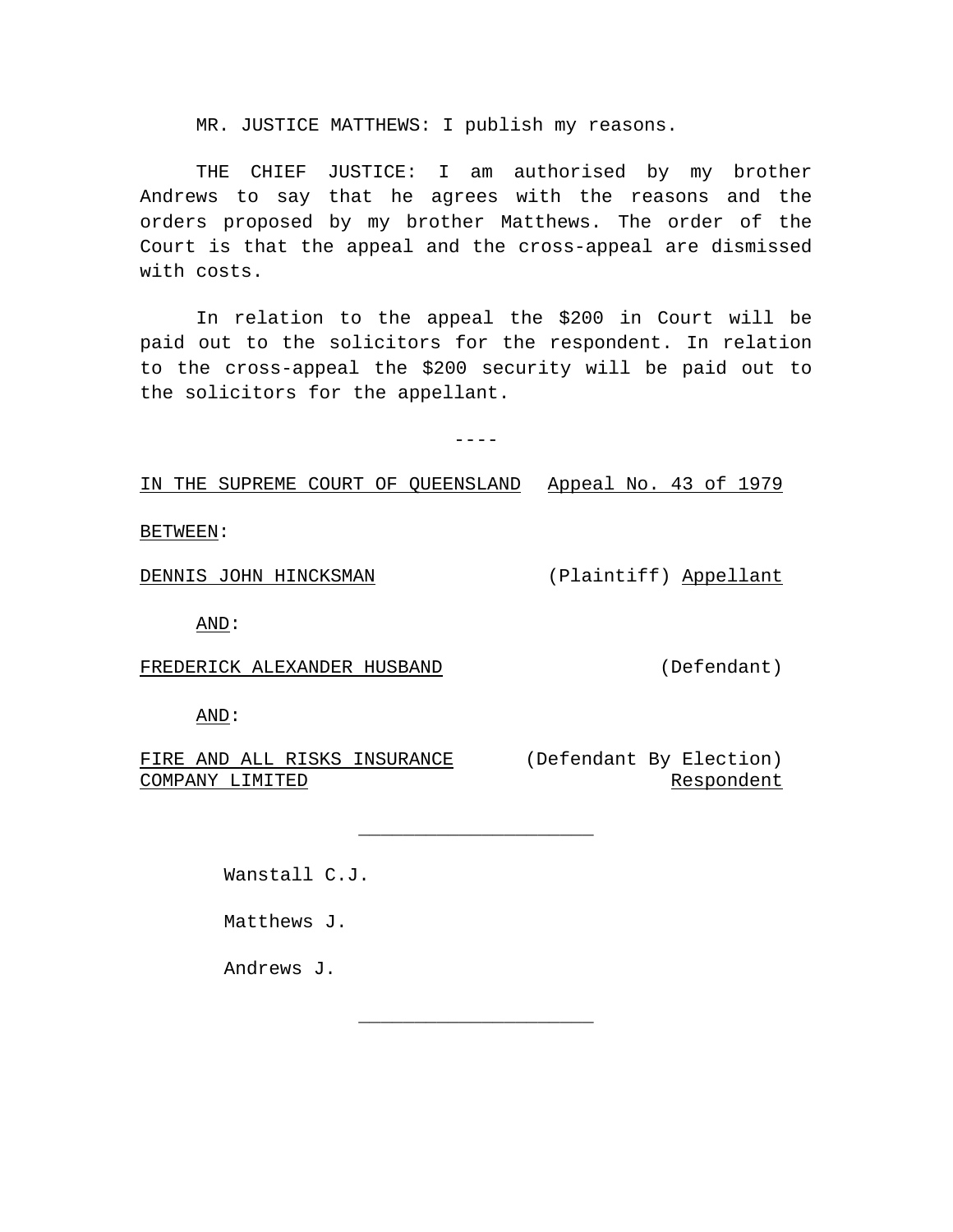Judgment delivered by Matthews J. on the 10th December, 1979 with The Chief Justice and Andrews J. concurring with those reasons.

"THE APPEAL IS DISMISSED AND THE CROSS-APPEAL IS ALSO DISMISSED. BOTH WITH COSTS."

\_\_\_\_\_\_\_\_\_\_\_\_\_\_\_\_\_\_\_\_\_

\_\_\_\_\_\_\_\_\_\_\_\_\_\_\_\_\_\_\_\_\_

IN THE SUPREME COURT OF QUEENSLAND Appeal No. 43 of 1979

BETWEEN:

DENNIS JOHN HINCKSMAN (Plaintiff) Appellant

 $-$  and  $-$ 

FREDERICK ALEXANDER HUSBAND (Defendant)

 $-$  and  $-$ 

FIRE AND ALL RISKS INSURANCE (Defendant by election) COMPANY LIMITED

Respondent

## JUDGMENT - MATTHEWS J.

The respondent is the third party insurer of the defendant who, in a running down action brought by the appellant, was found by the trial judge not to have been guilty of negligence in respect of a collision between a motor vehicle driven by him and a motor cycle being ridden by the appellant. His Honour dismissed the action but assessed the appellant's general damages in the sum of \$60,000. A cross-appeal on the basis that this sum was too great was shortly urged before us and may be shortly disposed of by the statement that the amount of general damages assessed was not so disproportionate to the plaintiff's loss as to justify the interference of an appellate court.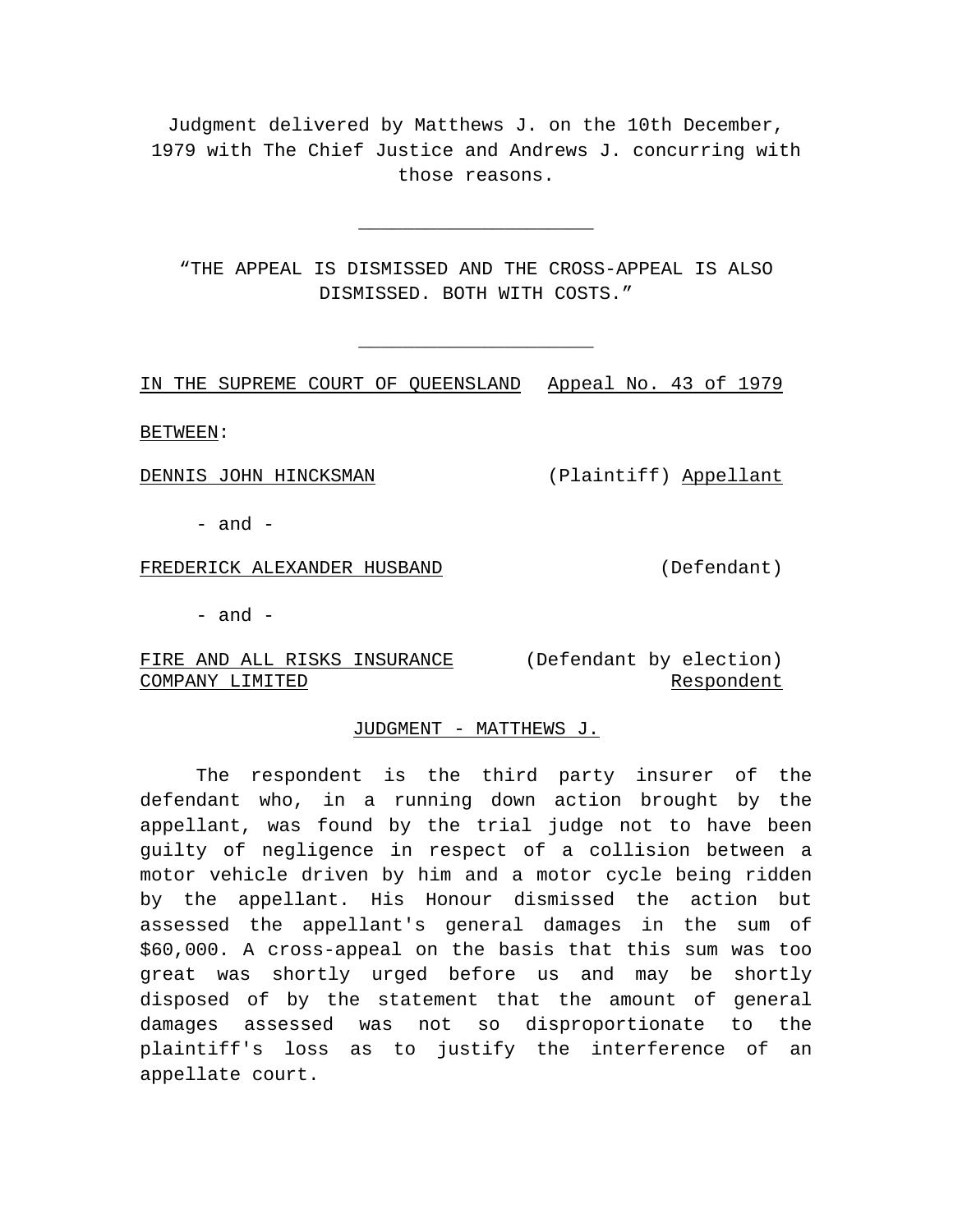The appeal on liability was more stoutly argued before us but, in the event, is deserving in my opinion of the same fate as the cross-appeal although, perhaps, with more explanation. The defendant was admittedly, at the time of the relevant collision, under the influence of alcohol and subsequently in that behalf pleaded guilty to a charge under the Traffic Acts 1949 to 1974. A blood alcohol test had given the not insignificant reading of .2 percent. However in circumstances in which the appellant riding his motor cycle intended to and did turn into and across the path of the defendant's oncoming motor vehicle, His Honour the trial judge accepted the evidence of the defendant as to the important and relevant details of the resulting collision. His Honour said in the course of his reasons in speaking of the defendant:—

"He said that he recalled the events leading up to the accident, and I must say he did seem to me, notwithstanding the fact that he had taken liquor, to have a far clearer recollection than the plaintiff. He expressed the opinion that at the time the accident occurred his ability to control the car was not impaired. I don't share that opinion, but having regard to the facts which I shall find, I don't regard that circumstance as relevant."

Thereafter His Honour in a precise way dealt with the evidence of the defendant to explain his conclusion that the defendant had not been negligent. There was evidence of a subsequent conversation between the defendant and the appellant (in which the defendant's wife played a small but perhaps prominent part) which was quite properly used by His Honour to support the view he took in respect of the evidence of the defendant as to the way the collision occurred.

For the appellant and apart from submissions based, naturally enough, on the defendant's lack of sobriety at the relevant time, counsel referred us to a statement which, according to an investigating police officer, was made to him by the defendant shortly after the collision. The police officer said that the defendant had said to him